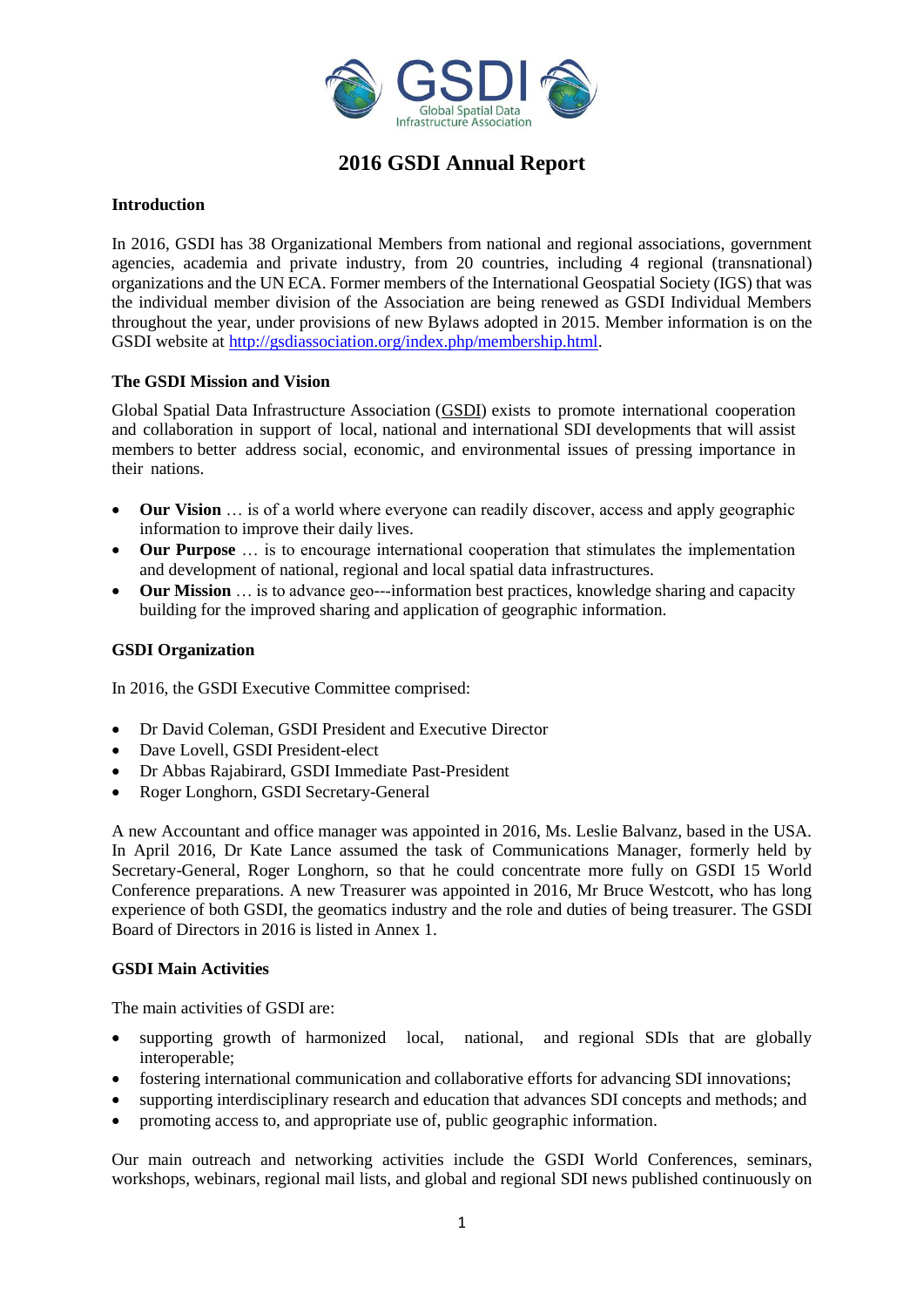

our website at gsdiassociation.org. The Association also supports capacity building initiatives in developing nations via the Small Grants Program and targeted Strategic Projects.

Information about the Association, its organization, activities, Memorandum of Understanding partners, official documents, etc. can be found at:<http://gsdiassociation.org/index.php/about-gsdi.html>

## **Global Liaisons**

## *United Nations*

GSDI received Special Consultative status with the UN ECOSOC Office for Support and Coordination on 1 May 2014. Since that time, GSDI is represented at, and makes contributions to, both global and regional UN Global Geospatial Information Management (GGIM) meetings and is an official Observer on the UN GGIM Regional Committees for Europe and the Americas and has special Liaison with UN GGIM Asia-Pacific. In 2016, GSDI assumed the Chair of the Joint Board of GI Societies (JBGIS) which is a member of the newly formed UN GGIM Expanded Bureau. The Chair is held by GSDI Presidentelect, Mr Dave Lovell (who becomes GSDI President on 2 December 2016). GSDI Past-president Dr Abbas Rajabifard is leader of the UN GGIM Academic Network formed in 2016.

- Dr Rajabifard represented GSDI at the 4th UN Global Geospatial Information Management (UN-GGIM), UNECA Headquarter, Addis Ababa, Ethiopia April 19-22, 2016 and will attend the UN GGIM Expanded Bureau meeting at UN HQ in New York on 7-9 December 2016.
- President David Coleman represented GSDI at the UN GGIM Annual meeting in New York in August 2016.
- GSDI Delegate for Member PAIGH represented the Association at the UN GGIM Americas meeting held in Mexico City, Mexico, on 5-6 October 2016.
- GSDI member Dr Gabor Remetey-Fülöpp represented GSDI at the UN GGIM Regional Committee for Europe meeting in Budapest in November 2016, at which meeting GSDI was officially welcomed as an Observer to the Committee.

## *GEO/GEOSS and CEOS*

GSDI has promoted the open data principles of the **Group on Earth Observation (GEO)** and the GEO System of Systems (**GEOSS**) for many years. Various GSDI Members are active in GEO and GEOSS, including FGDC, Esri and the Open Geospatial Consortium (OGC). GSDI member Dr Gabor Remetey-Fülöpp represented GSDI at the GEO Work Programme Symposium and GEOSS Common Infrastructure Workshop at WMO in Geneva, 2-5 May 2016. He also participated in the GEO XIII meetings in St. Petersburg, Russia, in November 2016, along with representatives from GSDI member Esri.

GSDI were represented at, and made formal presentations to, the **Committee of Earth Observation Satellites (CEOS)** Working Group on Information Systems and Services (**WGISS**) meeting held in Canberra, Australia on 14-18 March 2016 and has been represented in this group for several years by GSDI member Dr Remetey- Fülöpp.

GEO Secretariat has also, once again, provided funding to support travel for five participaints from developing nations to the GSDI 15 World Conference, this year held in Taipei, Taiwan, for which the Association is truly grateful.

## *International Hydrographic Organization (IHO)*

The Association continues working with the International Hydrographic Organisation (IHO) Marine SDI Working Group, in capacity building activities, since rejoining this global initiative in 2015. The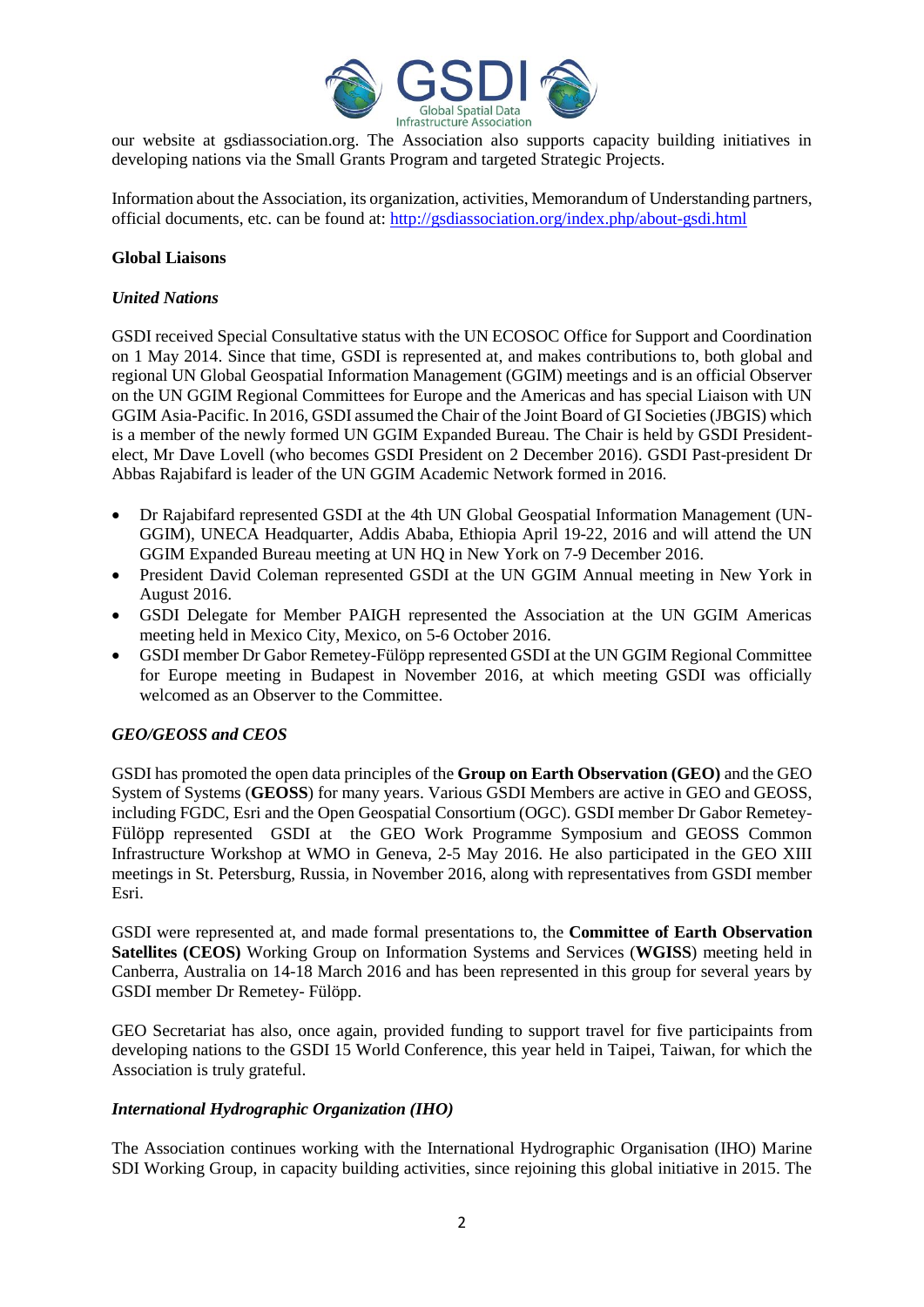

next full MSDIWG meeting takes place in Canada 31 January to 2 February 2017. In line with the Marine SDI project (see below) and IHO MSDIWG, GSDI is also represented on the Open Geospatial Consortium (OGC) Marine Domain Working Group, by GSDI Secretary-General Roger Longhorn. The OGC Marine DWG was established in 2016,

## **External Relationships**

GSDI are members (and current Chair) of the Joint Board of Geospatial Information Societies (**JBGIS**) and have MoUs with the International Cartographic Association (**ICA**), the International Federation of Surveyors (**FIG**) and the International Society for Photogrammetry and Remote Sensing (**ISPRS**), the International Society for Digital Earth (**ISDE**), and the Centre for Disaster Management and Public Safety (**CDMPS**) at the Univ. of Melbourne for joint promotion of activities.

The Association has joined with other international organisations in the **Digital Belt and Road (DBAR)** initiative initiated by the Chinese Academy of Sciences Institute of Remote Sensing and Digital Earth, which has cooperating members from 20 countries along the maritime and land 'Silk Roads'. This scientific cooperation aims to demonstrate the use and application of Big Earth Data for the benefit of people and economies providing sustainable development on local, national and regional levels.

In October 2016, GSDI met with the Board of Delegates of **EuroSDR**, where it was agreed that EuroSDR would make available additional budget to support the work of the Marine SDI Best Practice Project through 2018. This is the first formal relationship developed between GSDI and this major European research-oriented not-for-profit organisation linking National Mapping and Cadastral Agencies with Research Institutes and Universities in Europe for the purpose of applied research in spatial data provision, management and delivery. The new relationship was fostered by GSDI Organisational Member Delegate, Dr Joep Crompvoets (KU Leuven), Secretary-General of EuroSDR, and several EuroSDR members are also members of GSDI. EuroSDR (formerly OEEPE) is a pan-European organisation established by International Treaty, as OEEPE, in 1953 in Paris in accordance with a recommendation passed by the Council of the Organisation for European Economic Co-operation

## **Other International Conferences and Meetings**

GSDI members were also in attendance at the **GIM International Summit** meeting in Amsterdam in February, 2016, and the **Common Vision Conference 2016** in Amsterdam in June 2016, co-sponsored by GSDI Members Dutch Kadaster and EuroGeographics, plus EuroSDR and. The GSDI Marine SDI Best Practice Project conducted a workshop at the INSPIRE 2016 Conference in Barcelona, Spain in September 2016.

Dr Gábor Remetey-Fülöpp represented GSDI at the **6th Digital Earth Summit** - '*Digital Earth in the Era of Big Data*' in Beijing, July 7-8, 2016. Past-President Dr Abbas Rajabifard also made a presention in the opening ceremony and Trevor Taylor of GSDI Member Open Geospatial Consortium (OGC) made a presentation on "*Enabling the Digital Earth: The Role of Open Standards*". Links to the presentations are on the GSDI website. At this meeting, Dr Remetey-Fülöpp was also awarded Life Membership in the International Society for Digital Earth (ISDE), joining current GSDI members who are also Life Members, Dr David Coleman, GSDI President, and Prof Josef Strobl, who represents UNIGIS at GSDI.

Members also regularly attend national and regional meetings relating to geomatics affairs and SDI throughout the year. Details are posted on the Association's website at [gsdiassociation.org.](http://gsdiassociation.org/)

## **GSDI Strategic Projects**

## *GLIM/GGPM*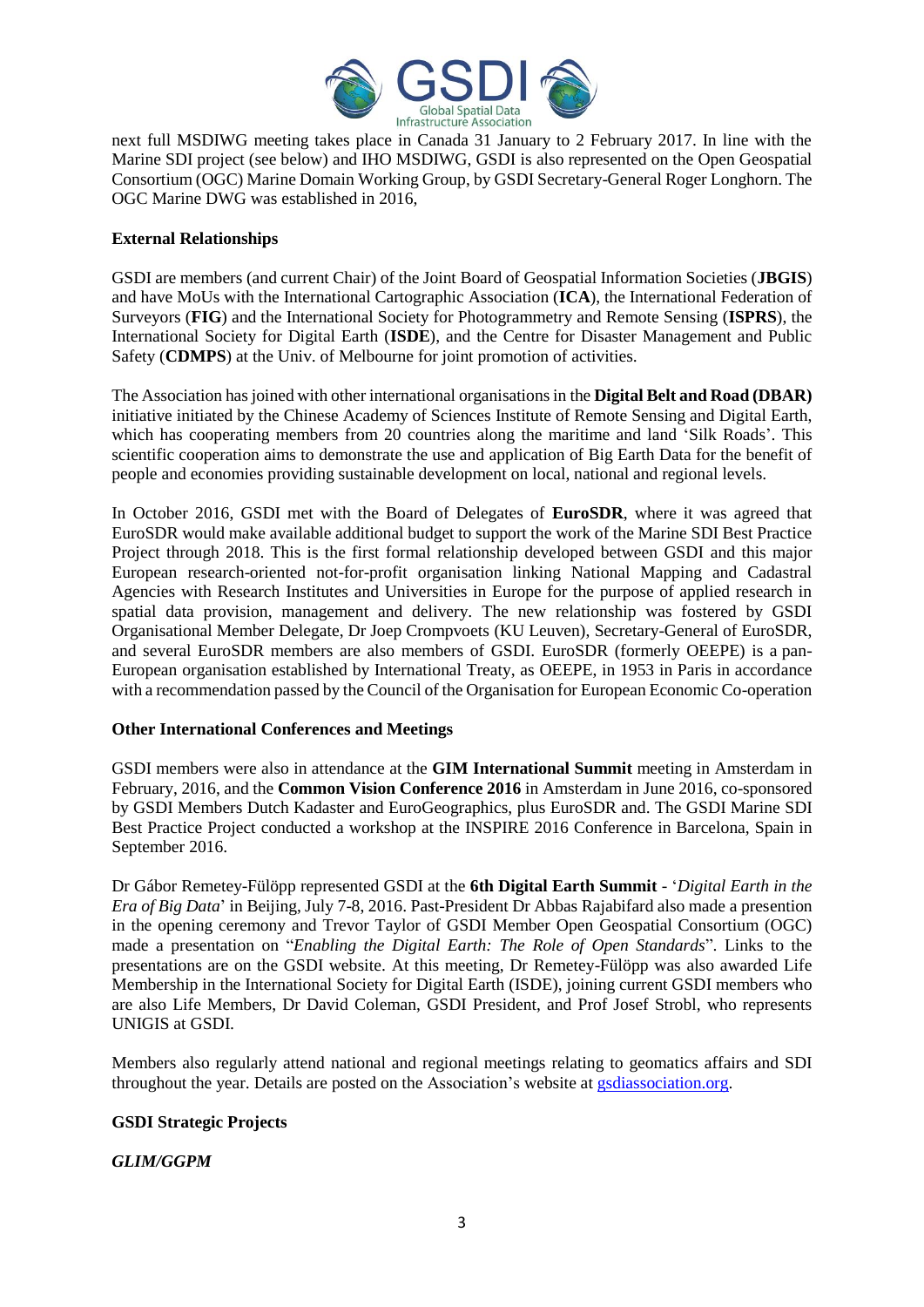

On 31 August, 2016, pase two of the GSDI part-funded project *Geo Legal Interoperability Map of the World (GLIM)* - <http://www.bastiaanvanloenen.nl/glim/glim.html> - was completed. Added to this project was a new component the *Global Geoportal Map (GGPM)* – see [http://www.bastiaanvanloenen.nl/glim/ggpm.html.](http://www.bastiaanvanloenen.nl/glim/ggpm.html) Analytical work based on the data captured in creating these two online maps is in hand to be reported in 2017.

The project was funded for a total of  $66000$  in two phases, beginning in 2014. Since January 2016, the focus in GLIM was on completing the research on the worldwide status of geoportals. The website [\(www.sdiassessment.org\)](http://www.sdiassessment.org/) was maintained by uploading new research data. The research is being processed into a research paper for publication in a peer-reviewed journal to be submitted in 2017. In December, all countries were checked for availability of portals. In total, 106 portals were examined, for which data was collected for all previously defined criteria.

The project has been promoted in two *GIM International* GSDI Columns and one article submitted to GIM, as well as on the GSDI Website and in conference presentations. The final project report was delivered on 31 August 201 and the website of the portal showing the results will be maintained. An extension of the work into 2017 is being considered, focusing on the Global GeoPortal Map (GGPM) extension to GLIM – see [http://www.sdiassessment.org/.](http://www.sdiassessment.org/)

## *Marine SDI Best Practice*

The Marine SDI Best Practice Project started in November 2015 and runs through 31 October 2017 with a total current budget of \$5,000, led by GSDI members KU Leuven and our newest member, LETG-BREST GEOMER. The project grew out of 2014 and 2015 PhD research involving these two GSDI Members, which conducted a survey of national coastal and marine geoportals mainly in Europe. The project has already presented research papers to a number of international conferences, with more planned, including workshops at INSPIRE 2016 (29.09.2016) and GSDI 15 (01.12.2016). The work is also considered as our (GSDI) input to the International Hydrographic Organization (IHO) Marine SDI Working Group activities, of which GSDI is a member, and has been welcomed by the IHO MSDIWG. See[: http://gsdiassociation.org/index.php/projects/marine-sdi.html.](http://gsdiassociation.org/index.php/projects/marine-sdi.html)

The project also presented a Marine SDI Best Practice workshop at the CoastGIS 2015 Conference held in Cape Town, South Africa, in April 2015 and project member, Roger Longhorn, presented (remotely) at the Marine SDI implementation workshop in Cape Town, South Africa, on 18 October 2016.

## *Global Index of NSDI (GI-NSDI) Project Summary*

The Global Index of National Spatial Data Infrastructures (GI-NSDI) project started in September and runs until 31 December 2018, with a total budget of \$14,000 over 28 months. It is based upon work completed by a GSDI Individual Member at Oxford (UK) University in 2015. Through a process of expert interviews, research, and pilot testing within WWF priority countries, a final scorecard format and qualifying guidelines for scoring were achieved. This work built a comprehensive picture of how vital open, accurate, and transparent spatial data are to land use planning and conservation projects, and has identified where any barriers to improvement exist.

The project will produce an index reporting the effectiveness of countries NSDIs results of a wider implementation which will assist WWF-UK, UN-GGIM and other interested parties, to encourage key actors in each country to make improvements to transparency, accuracy, and availability of data. The index will be pilot tested within 6 months of Project commencement and, with the help of a global community, subsequently implemented at a global scale. The project could potentially have profound long-term benefits for improving spatial data, reporting on the Sustainable Development Goals, and for the environment, innovation, and investment.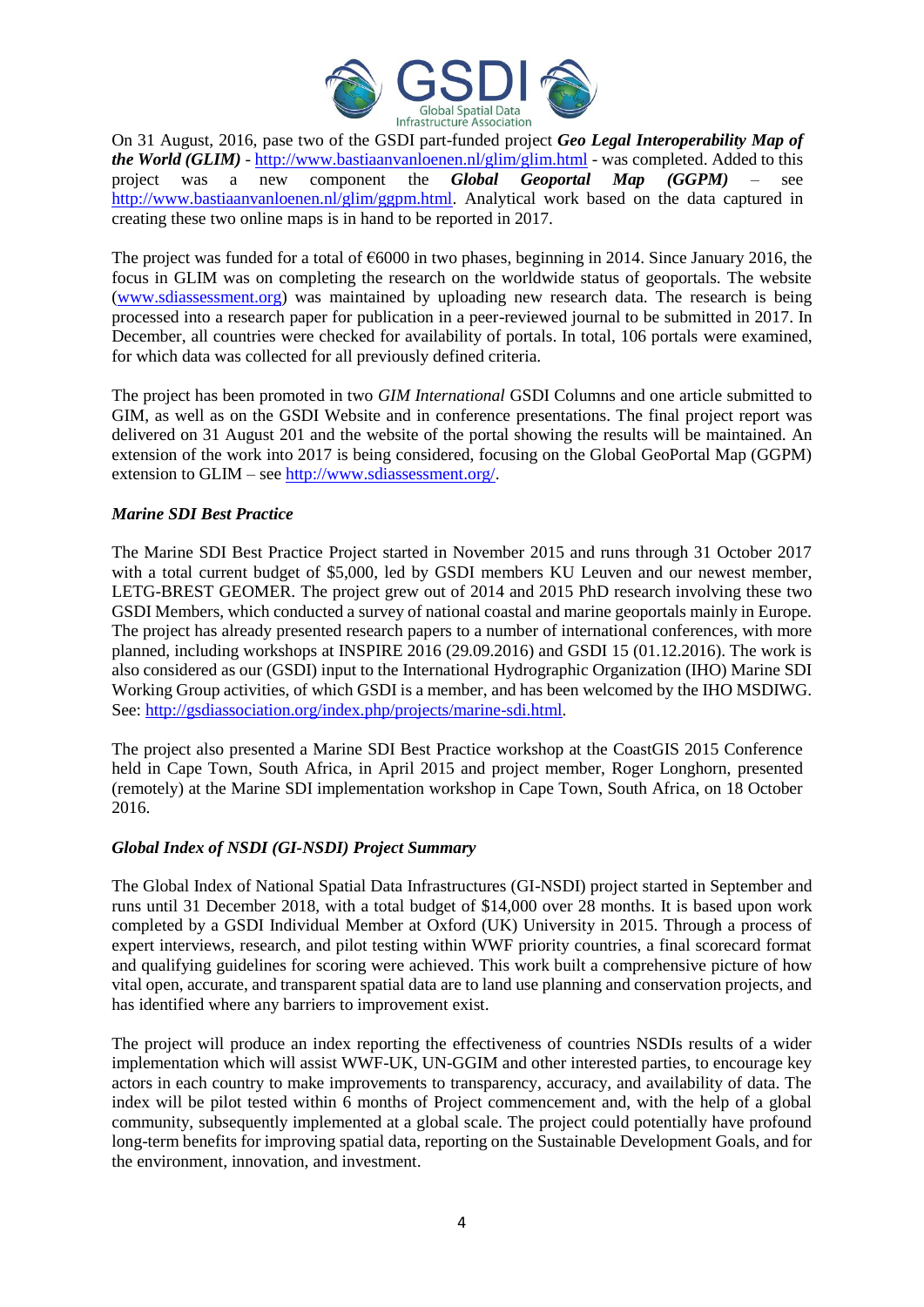

Initial work on the project will be presented in a workshop at the GSDI 15 World Conference in Taipei, Taiwan on 1 December 2016, where the project is also being presented orally.

## *Small Grants Program*

Four GSDI Small Grants Program projects concluded in 2016, gratefully supported with funding from GSDI member Natural Resources Canada through 31 Marcy 2016. These SDI-related projects were conducted in Ecuador (Galapagos Islands), Jamaica, Indonesia and South Africa. Further funding is now being sought to advance the programme through 2016-2017, continuing the excellent results obtained since the program started in 2003, since which more than 110 awards have been granted. Two of the former Small Grants beneficiaries are also presenting at the GSDI 15 World Conference in Taipei, Taiwan, 29 November to 2 December, with financial support from a travel award grant from the Group on Earth Observation (GEO). At the time of writing this report, new funding is being sought to extend the program into 2017. For more information, visit:

[http://gsdiassociation.org/index.php/projects/small-grants.html.](http://gsdiassociation.org/index.php/projects/small-grants.html)

## **Capacity Building Activities**

## *Workshops and Webinars*

A 90-minute Marine SDI Best Practice and Capacity Building workshop was conducted at the INSPIRE 2016 Conference in Barcelona, Spain, on 29 September 2016. A 90-minute Coastal/Marine SDI Best Practice webinar was held on 4 November, presented by members of the Marine SDI Best Practice Project. Roger Longhorn, involved in this project, also participated by internet in a Marine SDI implementation workshop in Cape Town, South Africa, on 18 October 2016.

## *Proposed Capacity Building Program*

The proposed GSDI operational plan for 2017-2018 includes a new Capacity Building focus for the Association, including appointment of a staff member to manage and implement the plan. A series of webinars are planned for 2017, to be conducted quarterly, that cover two main themes. One focuses on SDI implementation generally, at national and/or regional level. The other is a continuation of the Coastal/Marine SDI Best Practice Project webinars, looking at policy issues, marine geoportals, implementation issues and case studies of good practice. The main features of the proposed program include:

- Plan and conduct the SDI Webinars program in 2017-2018.
- Prepare the forward plan for face-to-face workshops, allied with GSDI Members' activities and regional events, events of MoU partners, etc.
- Identify online and distance learning courses already available (Moodle, MOOC, SPOC) and relevant training webinars from GSDI Organizational Members.
- Find and promote relevant Wiki's for the topics above, e.g. Research Data Alliance (RDA) Working Groups, GEOSS Best Practice Wiki, etc.
- Provide information on SDI benchmarks, assessment methodologies, testbeds and test suites, e.g. studies, reports, assessment already undertaken and results achieved, etc.
- Provide an overview of existing education programs, using standardized metadata permitting easy searching – and regular updating.
- Update the GSDI SDI Cookbook(s) and SDI implementation-specific reports, studies, etc.
- Communications and Promotion Activities

## **Communications and Promotion**

The new GSDI website has been active at [gsdiassociation.org](http://gsdiassociation.org/) since April 2015 and is now the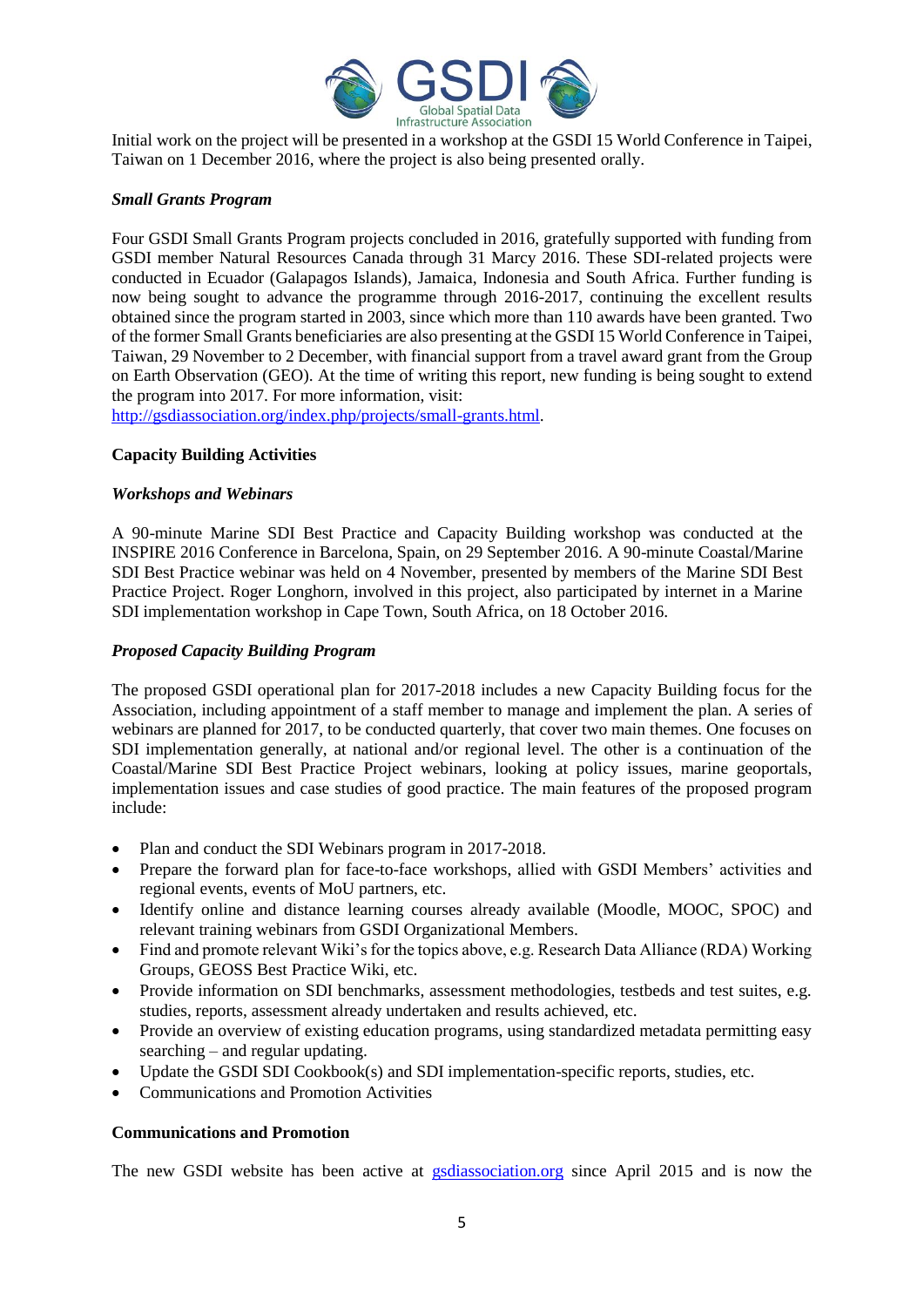

Association's principle mode of communicating with the global SDI and geomatics community. News is now published immediately when received, online, rather than via monthly newsletters. Dr Kate Lance is the overall news editor as well as GSDI Communications Manager (since April 2014). As of 15 November, we had published over 570 news items in the previous 12 months and 663 news items since the news went online at the end of Augst 2015. Follow the news online at: [http://gsdiassociation.org/index.php/news.html.](http://gsdiassociation.org/index.php/news.html)

GSDI also has an active LinkedIn Group at [https://www.linkedin.com/groups/3794985,](https://www.linkedin.com/groups/3794985) and active Facebook and Twitter accounts at: <https://www.facebook.com/gsdiandigs/> and [https://twitter.com/GSDIAssn.](https://twitter.com/GSDIAssn)

*GIM International* magazine (http://www.gim-international.com/) continues to publish the GSDI Column monthly in both its print and online versions, as well as being a major outlet for republishing news provided by the Association. In 2016, *GEOconnexion* magazine [\(http://www.geoconnexion.com/publications/geo-international/\)](http://www.geoconnexion.com/publications/geo-international/) has also become a major republisher of GSDI news. Both magazines have also published articles about the Association, the GSDI 15 World Conference and Members' activities throughout the yeat.

GSDI also promotes news and activities from our Memorandum of Understanding partners - FIG, ISPRS, ICA and ISDE and CDMPS at Univ. of Melbourne. See [http://gsdiassociation.org/index.php/about-gsdi/gsdi-mous.html.](http://gsdiassociation.org/index.php/about-gsdi/gsdi-mous.html)

## *GSDI World Conference*

The *GSDI 15 World Conference* is being held in Taipei, Taiwan, from 29 November to 2 December 2016 under the theme "*Spatial Enablement in the Smart Homeland*" hosted by GSDI member Taiwan Association for Disaster Prevention Industry (TADPI). More than 160 abstracts and/or papers were submitted to the conference and as of the date of preparation of this report, 110 technical presentations have been scheduled (more to follow), along with 20 workshops which are free to attend.

The conference features 10 Keynote Speakers and more than 45 exhibition booths. The *GSDI 15 Digital Proceedings* will be available for download from the GSDI website prior to the conference – see: [http://gsdiassociation.org/index.php/gsdi-conferences.html.](http://gsdiassociation.org/index.php/gsdi-conferences.html) A GSDI 15 conference book is also in preparation with selected peer-reviewed papers. This will be available as a free download from the Association website.

The *GSDI Global Citizen Award*, the fourth presented by the Association, is being awarded to **Prof Emeritus Ian Masser** for his extensive work on Spatial Data Infrastructure research and development, spanning more than two decades. Prof Masser is also a past President of the Association and other significant European SDI national and regional organisations.

The Association extends grateful thanks to the **Group on Earth Observation (GEO) Secretariat** for providing funds to support travel to the conference for participants from developing nations. Winners of the five travel awards were chosen by the GSDI Executive Committee from the 21 abstracts and papers that were submitted from qualifying nations.

The Association extends special thanks to the **Taiwan Association for Disaster Prevention Industry (TADPI)**, our local host in Taipei, and to the **Ministry of Interior**, Government of Taiwan, who provided very significant financial support to ensure the success of the conference.

Finally, our very special thanks to all those on the **GSDI 15 Local Organizing Committee** who have worked so hard over the past year in preparing for the conference. We would not have succeeded without their strong commitment, work and support. For more information, visit the official GSDI 15 World Conference website at [gsdi15.org.tw.](http://gsdi15.org.tw/)